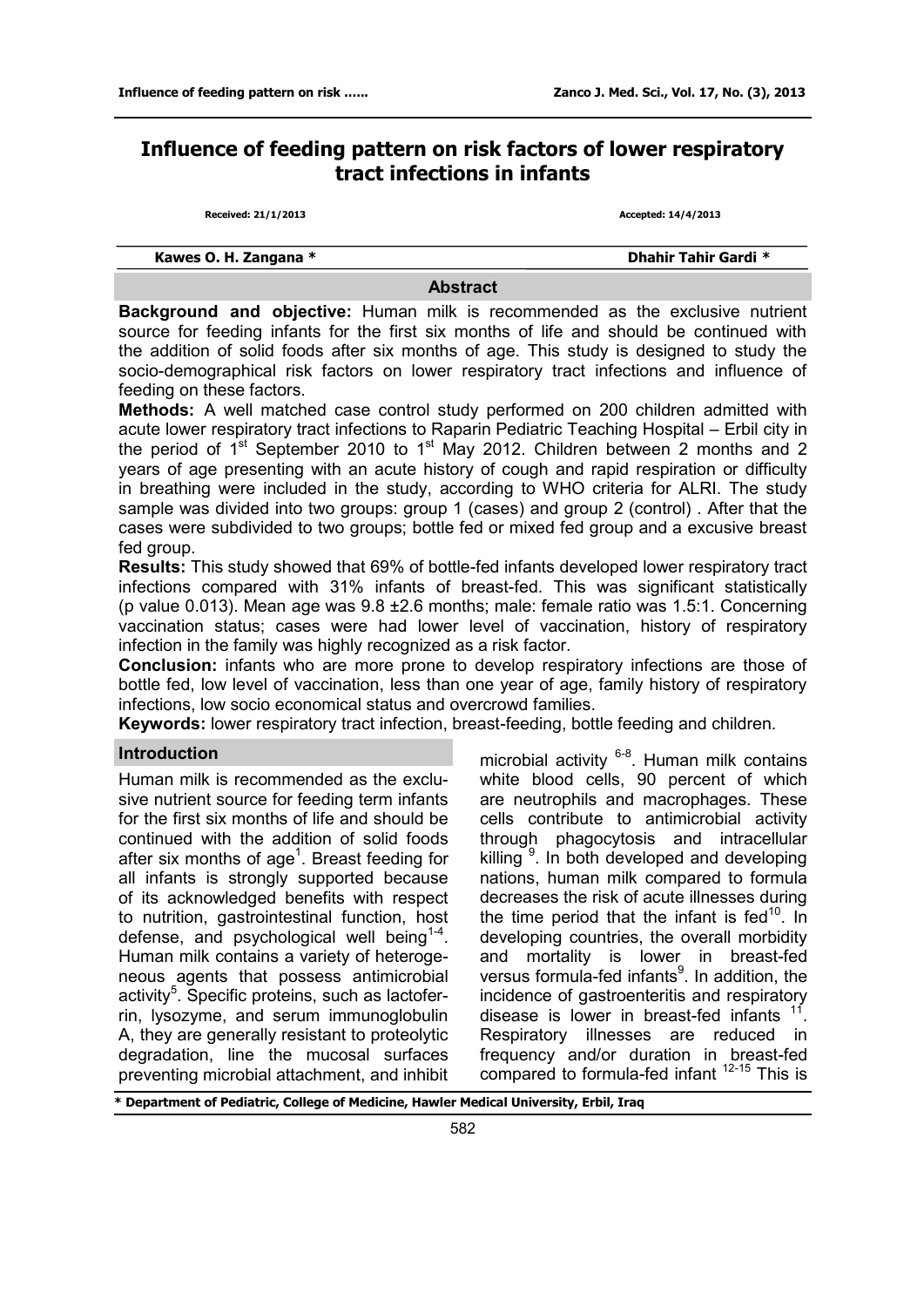illustrated by the following, breast-fed compared to formula-fed infants had a lower incidence of respiratory illness during the first 13 weeks of life  $12,14$ , decrease in the incidence of wheezing and lower respiratory tract infection for breast-fed compared to formula-fed infants in the first four to six months of life  $12,13$ . The rate of hospitalization for lower respiratory illnesses was reduced in infants exclusively breast-fed compared to those who never breast-fed 11,12. Increasing the duration of exclusive breastfeeding resulted in decreasing risk of hospital admissions for acute infections 15,16. Post-breastfeeding protection appears to increase with the duration of breastfeeding<sup>16</sup>. After adjusting for demographic variables (including ethnicity and socioeconomic status), childcare, and smoking exposure, infants who were exclusively breast-fed for four to

# six months compared to those exclusively breast-fed >6 months were more likely to develop pneumonia<sup>17</sup>.

### **Methods**

A well matched case control study was performed on 200 children admitted with acute lower respiratory tract infections to Raparin Pediatric Teaching Hospital – Erbil city in the period of 1<sup>st</sup>September 2010 to 1<sup>st</sup> May 2012. Children between 2 months and 2 years of age presenting with an history of cough and rapid respiration or difficulty in breathing were included in the study, according to WHO criteria for ALRI<sup>18</sup>.Children with asthma, hypotonia, cerebral palsy, peripheral circulatory failure, cystic fibrosis, congenital heart disease, tuberculosis, severe anemia ,dehydration and prolonged cough more than 3 weeks and neonates were excluded. History was obtained about the age of mother at time of pregnancy, method of delivery, parity, educational status, onset of first feeding, pattern of feeding, residence, socioeconomical status, number of persons in the home and number of rooms, smoking in the family, anthropometric measures taken to the child

and putted on the growth charts pattern of feeding including breast, bottle or mixed feeding, duration of feeding, if they started bottle feeding at which age, number of bottles, way of sterilization, amount of feeding and why they start bottle feeding. Mother was considered to be literate or educated if she was able to read and write, and illiterate if she was not able to read and write<sup>19</sup>. Crowding index was measured by dividing family size (number of family members) by number of rooms and socioeconomical status was calculated according to a specific score depending on parents information (formal education, work status of both, owned or rented house, possession of a car and crowding  $index)^{20}$ . The study sample was divided into two groups: group one (cases) infants with lower respiratory tract infection and group two (control group) infants who visited the hospital for other reasons as dental or pediatric surgery consultations. The cases and control group compared for different factors. After that the cases (infants with lower respiratory tract infection) were subdivided to two groups bottle fed or mixed (breast with bottle fed group) and exclusive breast fed group to study relation of different factors in case group in comparison to pattern of feeding including the same risk factors studied in the previous data. Statistical analysis was done using SPSS 20 (Statistical Package of Social Science version 20, Chicago, IL). The data was initially presented in frequency distributions. T test used to compare means and the Chi-square for categorical variables to check relationship between acute lower respiratory tract infection and socio-demographical variables and P values of 0.05 or less were considered statistically significant. We used odds ratio (OR) to estimate the relative risk of acute lower respiratory tract infection by certain variables with 95% confidence interval (CI).

## **Results**

This study showed that 69% of bottle-fed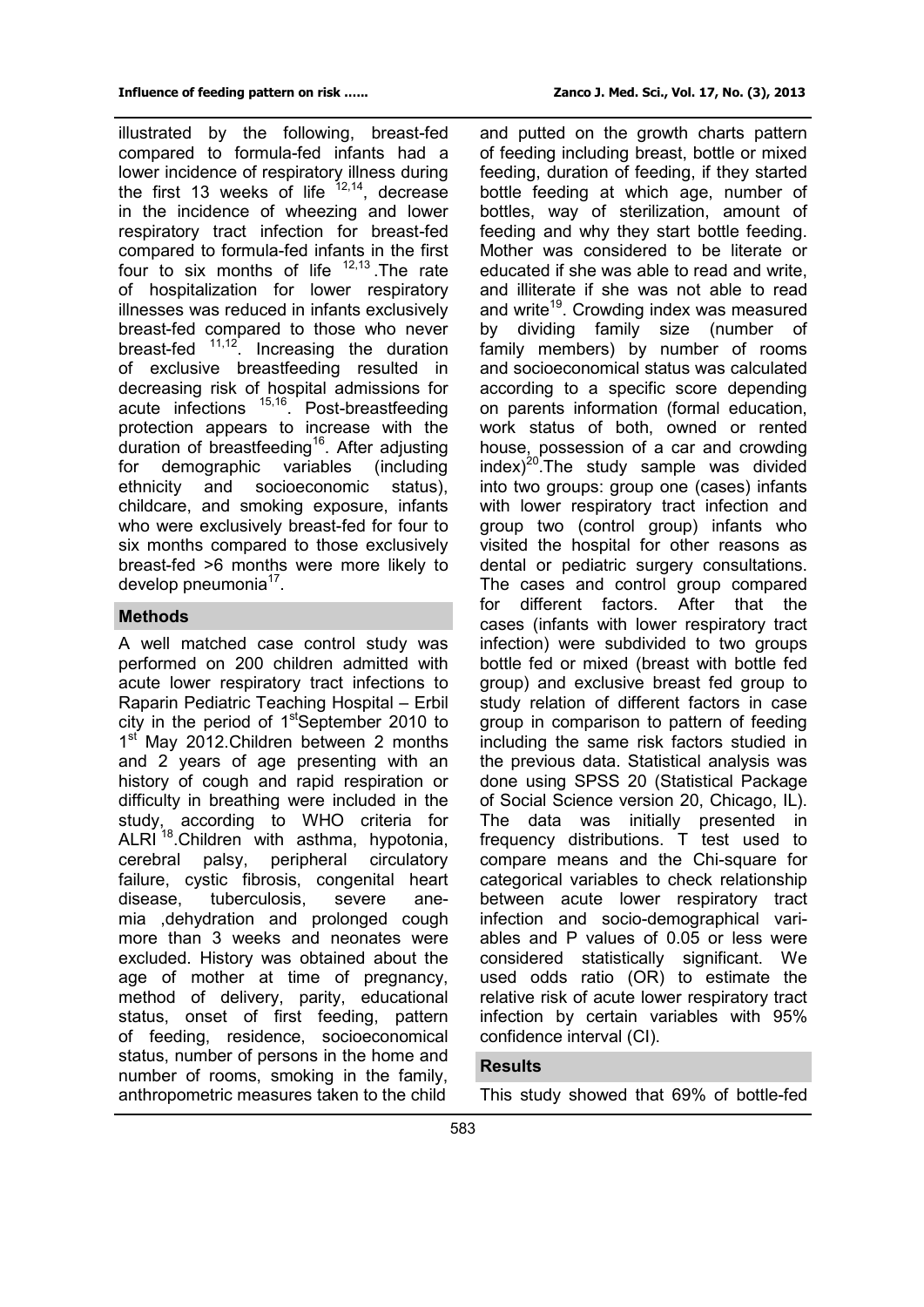infants developed lower respiratory tract infections compared with 31% infants of breast-fed this was significant statistically (p value 0.013). Male 60% were more affected than females 40%, with male: female ratio was 1.5:1, but the data were not significant statistically (p value 0.318). In concern to vaccination status; cases had lower level of vaccination 75% than control group 88% and statistically the results were significant (p value 0.027), concerning the age most of the cases were less than one year of age 70% and 30% were more than one year of age mean age was (9.8 ±2.6) months, the results showed more percent of affected baby in less than one year of age and the risk of getting the problem is more in such age group (p value< 0.0001) was significant. Sixteen cases were less than 5<sup>th</sup> percentile in regard to weight of cases versus control group the p value was 0.0211, which was significant. Concerning the length of infants; in the cases 10% of

them were less than 5<sup>th</sup> percentile in contrast to 3 infants in control group bellow 5<sup>th</sup> percentile, thus the data were not quite significant Considering maternal and demographical risk factors of lower respiratory tract infection, Mean maternal age was 28.77 years in case group and it was 26.4 in control group with significant p value 0.009. Primi mothers were 38% of cases versus 29% mothers in control group which showed larger risk factor in case group but the p value was not significant, factors like maternal education level, smoking status and consanguinity between parents were higher considering the cases andp value was (0.2306, 0.3024 and 0.6827) respectively. Regarding the mean crowding index was 2.81 in case group and it was 2.5 in control group with significant p value 0.0031. Mean family size in cases was 5.7 in cases in contrast to control group which was 4.1 and p value was 0.002 as the results shown in Table1.

| <b>Children's characteristics</b>                                  | <b>Cases</b><br>$(n=100)$ | Control<br>$(n=100)$ | <b>OR</b> | CI 95%            | P value  |
|--------------------------------------------------------------------|---------------------------|----------------------|-----------|-------------------|----------|
| A. Feeding pattern<br>1. Breast fed<br>2. Bottle fed and mixed fed | 31<br>69                  | 49<br>51             | 0.6739    | $0.4915 - 0.9240$ | 0.0139   |
| <b>B.</b> Gender                                                   |                           |                      |           |                   |          |
| 1. Male                                                            | 60                        | 54                   | 1.263     | $0.9415 - 1.695$  | 0.1281   |
| 2. Female                                                          | 40                        | 46                   |           |                   |          |
| C. Age                                                             |                           |                      |           |                   |          |
| $1. < 1$ year                                                      | 73                        | 42                   | 1.998     | 1.421 - 2.811     | < 0.0001 |
| 2. ≥1 year                                                         | 27                        | 58                   |           |                   |          |
| D. Vaccination status                                              |                           |                      |           |                   |          |
| 1. Vaccinated                                                      | 75                        | 88                   | 0.6810    | $0.4929 - 0.8384$ | 0.0075   |
| 2. Not or partial                                                  | 25                        | 12                   |           |                   |          |
| E. Weight                                                          |                           |                      |           |                   |          |
| 1. $5th$ percentile                                                | 84                        | 95                   | 0.6159    | $0.4630 - 0.8194$ | 0.0211   |
| 2. $5th$ percentile                                                | 16                        | 5                    |           |                   |          |
| F. Length                                                          |                           |                      |           |                   |          |
| 1. $5th$ percentile                                                | 90                        | 97                   | 0.6257    | $0.4485 - 0.8728$ | 0.0818   |
| 2. $5th$ percentile                                                | 10                        | 3                    |           |                   |          |
| G. Family history of LRTI                                          |                           |                      |           |                   |          |
| 1. Present                                                         | 82                        | 23                   | 4.122     | $2.686 - 6.325$   | 0.0001   |
| 2. Not present                                                     | 18                        | 77                   |           |                   |          |

**Table 1:** Variable characters with lower respiratory tract infection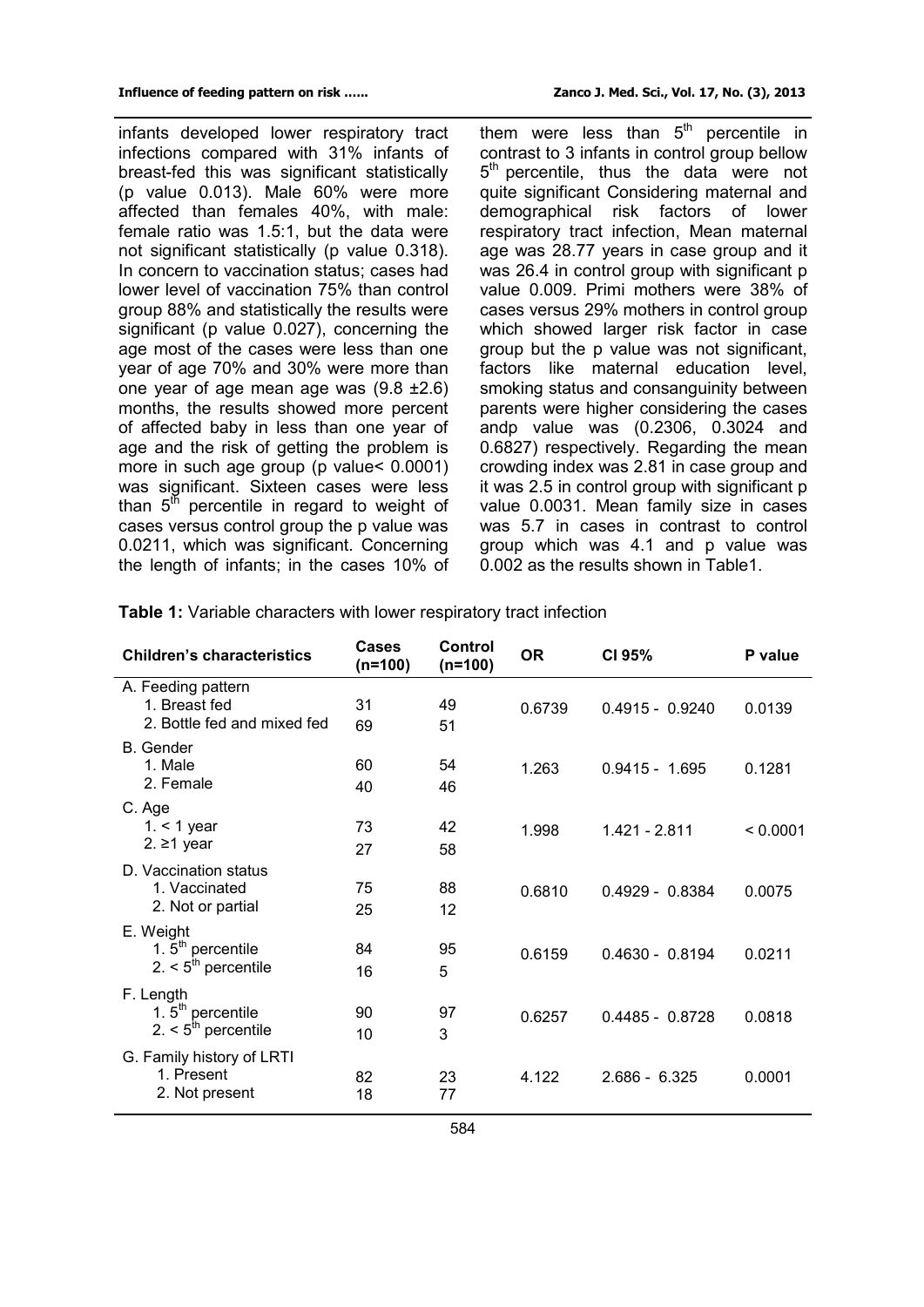| <b>Mother's characteristics</b>                                            |          |          |       |                  |        |
|----------------------------------------------------------------------------|----------|----------|-------|------------------|--------|
| A. Maternal age                                                            | 28.77    | 26.4     |       |                  | 0.009  |
| <b>B.</b> Education<br>1. Literate                                         | 52       | 64       | 1.287 | $0.9570 - 1.732$ | 0.1148 |
| 2. Illiterate<br>C. Parity                                                 | 48       | 36       |       |                  |        |
| 1. Primi<br>2. Multipara                                                   | 38<br>62 | 29<br>71 | 1.217 | $0.9221 - 1.605$ | 0.2306 |
| D. Consanguinity<br>1. Present<br>2. Not present                           | 40<br>60 | 32<br>68 | 1.18  | $0.8984 - 1.563$ | 0.3024 |
| E. Smoking<br>1. Smoking<br>2. Not smoking                                 | 4<br>96  | 2<br>98  | 1.347 | $0.7517 - 2.415$ | 0.6827 |
| Socio- demographic<br>characteristics<br>A. Socioeconomic status<br>1. Low | 55       | 39       |       |                  |        |
| 2. Medium or high                                                          | 45       | 61       | 1.378 | $1.042 - 1.823$  | 0.0336 |
| <b>B.</b> Family size                                                      | 5.7      | 4.1      |       |                  | 0.002  |
| C. Number of rooms                                                         | 2.9      | 3.1      |       |                  | 0.01   |
| D. Crowding index                                                          | 2.81     | 2.5      |       |                  | 0.0031 |
|                                                                            |          |          |       |                  |        |

Cases (infants with lower respiratory tract infection) were divided in to two groups in regard of pattern of feeding (breast fed versus bottle fed). Males were encountered17 (54.9%) cases in breastfed infants and 43(66.4%) males affected in bottle fed infants, while females were 14 (45.1%) cases in breast fed in concern to 26 (37.6%) in bottle fed infants, the risk was higher in bottle fed group in regard to gender to get infections(relative risk 1.235). In concern to vaccination status in breast fed group 27 (87%) infants were completely vaccinated in contrast to whom didn't completely vaccinated; while in bottle fed infants 45(62.3%) of them were vaccinated completely in contrast to 21 infants who didn't complete their vaccination, these values showed higher risk of about two folds (relative risk 2.625) in getting infection between both feeding pattern groups with significance (p value 0.03). Concerning the age group; most of the infants were less than one year 70% of cases; in breast fed group 22 (71%)were less than one year of age and 9(29%)were more than one year

of age, with mean age of 10.3±3.1 months, while in bottle fed infants48 (69.5%)were less than one year old in contrast to 18 (30.5) of more than one year with mean age (8.4±0.4) months; these results showed more percent of affected baby in less than one year of age and the risk of getting the problem is more in such age group (RR 1.455) and the p value was non -significant (0.73). four (13%) case were less than  $5<sup>th</sup>$  percentile in regard to weight of breast fed versus bottle fed12(18.9%) infants group the relative risk was 1.383 but the p value was 0.6654. Concerning the length of infants 2 (6.5%) of breast fed infants were less than  $5<sup>th</sup>$  percentile in contrast to 8(11.6%) infants who bottle fed; which conclude that getting respiratory infection problems is more common in bottle fed groups (RR 1.611) while the p value was not significant (0.6654).Family history of respiratory tract infection was more in bottle fed 42(60.8%) and the data was significant statistically (p value 0.0047).Mean maternal age was higher in breast fed group 29.2 and it was 26.8 in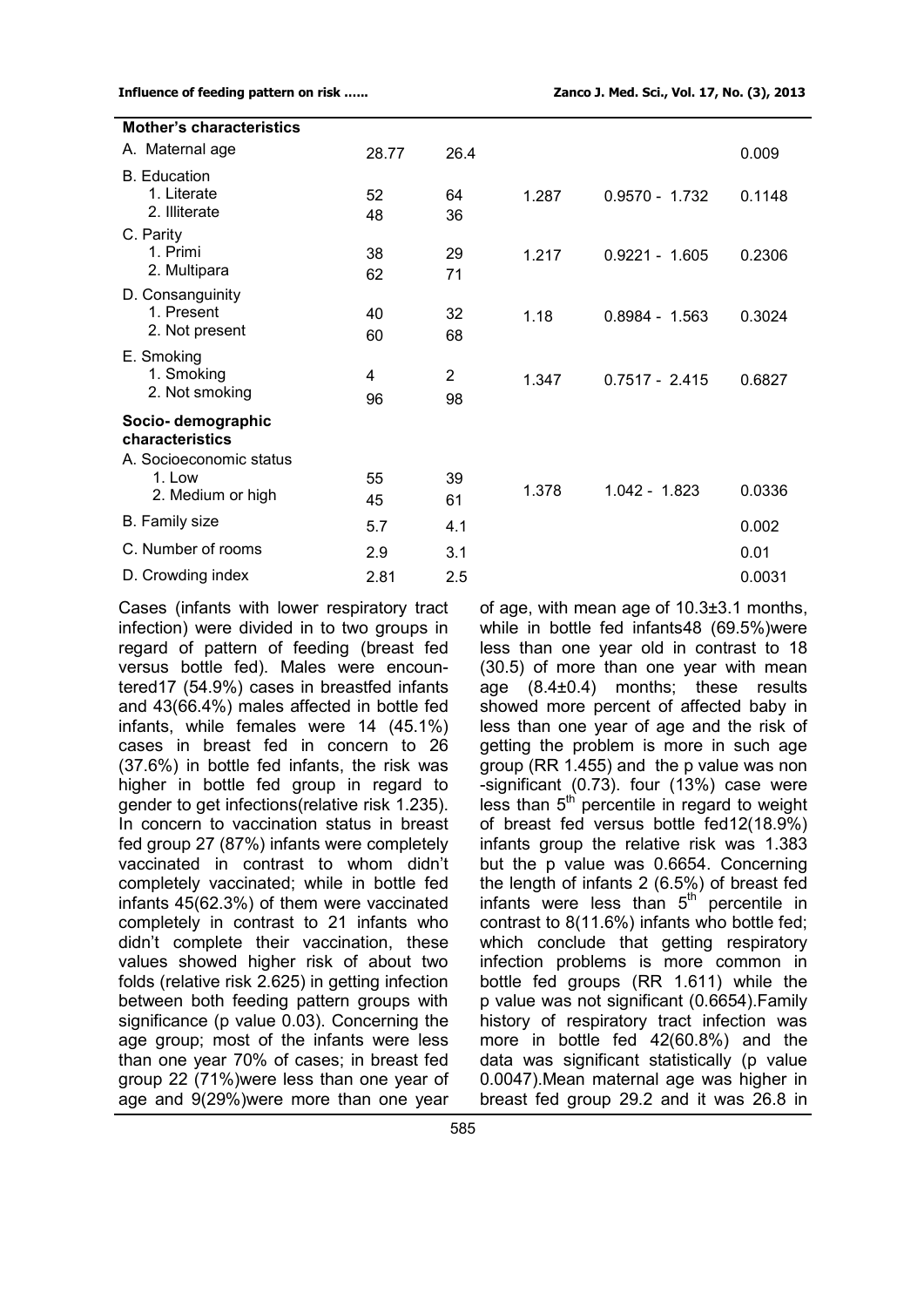control group with significant p value 0.009. Primi mothers were 7(22.5%) in breast fed group versus 31(44.9%) mothers in bottle fed group which showed significant (p value 0.0448), factors like maternal education level illiterate mothers were 9(29%) in breast fed group to 38(45.1%) in bottle fed group, data showed to be significant

statistically (p value 0.0322). Consanguinity between parents and maternal smoking were higher in bottle fed group with higher relative risk (1.083, 0.8) respectively. Regarding crowding index was 2.5 1in breast-fed groups and it was 3.1 in bottle fed group with significant p value 0.034, as these values shown in Table 2.

**Table 2:** Characters with lower respiratory tract infection comparing pattern of feeding

|                                 | <b>Children's characteristics</b>  | <b>Breast fed</b><br>$(n=31)$ | Bottle fed<br>and mixed<br>fed (n=69) | <b>OR</b> | 95% CI            | P value |  |
|---------------------------------|------------------------------------|-------------------------------|---------------------------------------|-----------|-------------------|---------|--|
| A. Gender                       |                                    |                               |                                       |           |                   |         |  |
|                                 | 1. Male                            | 14 (45.1)                     | 26 (37.6)                             | 1.235     | 0.6892 - 2.214    | 0.675   |  |
|                                 | 2. Female                          | 17 (54.9)                     | 43(66.4)                              |           |                   |         |  |
| B. Age                          |                                    |                               |                                       |           |                   |         |  |
|                                 | 1. $<$ 1 year                      | 22 (71)                       | 48 (69.5)                             | 1.455     | $0.6259 - 2.316$  | 0.7371  |  |
|                                 | 2. ≥1 year                         | 9(29)                         | 18 (30.5)                             |           |                   |         |  |
|                                 | C. Vaccination status              |                               |                                       |           |                   |         |  |
|                                 | 1. Vaccinated<br>2. Not or partial | 27 (87)                       | 45(62.3)                              | 2.625     | $1.010 - 6.823$   | 0.0441  |  |
| D. Weight                       |                                    | 4(13)                         | 24(34.7)                              |           |                   |         |  |
|                                 | 1. 5 <sup>th</sup> percentile      | 27(71)                        | 56(81.1)                              | 1.383     | $0.5557 - 3.440$  | 0.6576  |  |
|                                 | 2. $5^{\text{th}}$ percentile      | 4(13)                         | 12(18.9)                              |           |                   |         |  |
| E. Length                       |                                    |                               |                                       |           |                   |         |  |
|                                 | 1. 5 <sup>th</sup> percentile      | 29 (93.5)                     | 61(88.4)                              | 1.611     | $0.4499 - 5.769$  | 0.6654  |  |
|                                 | 2. $5th$ percentile                | 2(6.5)                        | 8(11.6)                               |           |                   |         |  |
|                                 | F. Family history of LRTI          |                               |                                       |           |                   |         |  |
|                                 | 1. Present                         | 9(29)                         | 42(60.8)                              | 0.3930    | $0.2013 - 0.7676$ | 0.0063  |  |
|                                 | 2. Not present                     | 22(71)                        | 27(39.2)                              |           |                   |         |  |
| <b>Mother's characteristics</b> |                                    |                               |                                       |           |                   |         |  |
| A. Maternal age                 |                                    | 29.2                          | 26.8                                  |           |                   | 0.009   |  |
| <b>B.</b> Education             |                                    |                               |                                       |           |                   |         |  |
|                                 | 1. Literate                        | 22 (71)                       | 31(44.9)                              | 2.168     | 1.110 - 4.232     | 0.0281  |  |
|                                 | 2. Illiterate                      | 9(29)                         | 38(45.1)                              |           |                   |         |  |
| C. Parity                       |                                    |                               |                                       |           |                   |         |  |
|                                 | 1. Primi                           | 7(22.5)                       | 31(44.9)                              | 0.4759    | $0.2273 - 0.9964$ | 0.0448  |  |
|                                 | 2. Multipara                       | 24(77.4)                      | 38(55.1)                              |           |                   |         |  |
| D. Consanguinity                |                                    |                               |                                       |           |                   |         |  |
|                                 | 1. Present                         | 13(41.9)                      | 27(39.2)                              | 1.083     | $0.6001 - 1.956$  | 0.8278  |  |
|                                 | 2. Not present                     | 18(58.1)                      | 42(60.8)                              |           |                   |         |  |
| E. Smoking                      |                                    |                               |                                       |           |                   |         |  |
|                                 | 1. Smoking                         | 1(3.2)                        | 3(4.3)                                | 0.8000    | $0.1427 - 4.483$  | 1.0000  |  |
|                                 | 2. Not smoking                     | 30 (96.8)                     | 66(95.7)                              |           |                   |         |  |
| characteristics                 | Socio-demographic                  |                               |                                       |           |                   |         |  |
|                                 | A. Socioeconomic status            |                               |                                       |           |                   |         |  |
|                                 | 1. Low                             | 13(41.9)                      | 42(60.8)                              | 0.4815    | $0.2667 - 0.8693$ | 0.0163  |  |
|                                 | 2. Medium or high                  | 18 (58.1)                     | 27(39.2)                              |           |                   |         |  |
| B. Family size                  |                                    | 5.3                           | 5.6                                   |           |                   | 0.06    |  |
|                                 | C.Number of rooms                  | 2.9                           | 2.2                                   |           |                   | 0.034   |  |
| D. Crowding index               |                                    | 2.5                           | 3.1                                   |           |                   | 0.027   |  |
|                                 |                                    |                               |                                       |           |                   |         |  |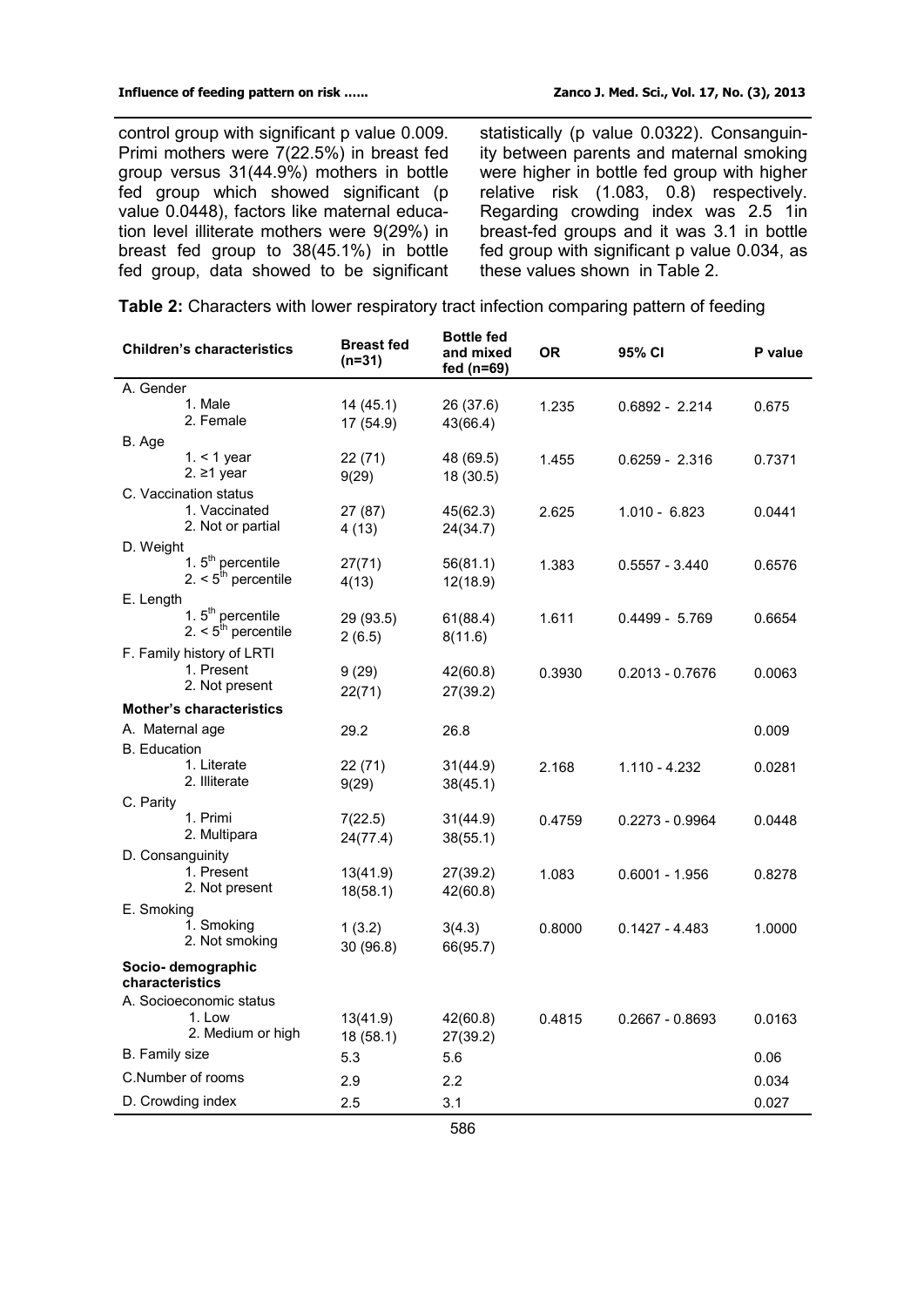### **Discussion**

This study emphasizes that breast-feeding infants get less lower respiratory tract infections (LRTI); as this showed by other researchers <sup>16,17,21</sup>. In a population-based survey, the rate of hospitalization for lower respiratory illnesses was reduced in infants exclusively breast-fed compared to those who never breast-fed (adjusted OR 0.66, 95% CI 0.47 to  $0.92)^{22}$ . There was a trend in reduced hospitalization in infants who were partially breastfed compared to those who never breast-fed (adjusted OR 0.60, 95% CI 0.47 to 1)  $<sup>11</sup>$  male gender were</sup> more prone to be affected than females which agrees with Drane DL et  $al<sup>19</sup>$  and studies in Iraq<sup>23, 24</sup> and a study in India<sup>25</sup>. This study and other studies showed that respiratory tract infections are more common among those who didn't receive vaccinations properly; this data showed by others in  $\text{I} \text{raq}^{23}$ , while one other study in Iraq showed weak association of vaccination with lower respiratory tract infection $24$ . This study showed that children with lower anthropometric measures are more prone to get lower respiratory tract infections as these data agrees with other studies $^{16,26}$ . The present study demonstrated a significant association of lower respiratory infection with presence of respiratory infection in another household sibling which agrees with other studies  $24,27$ . The study of Yousif and Khaleq resulted in that children with household members affected with ARI were 4.17 more at risk to develop respiratory infections than those with no such history, but others found week correlation for this factor  $24$ . Maternal factors as maternal education, parity, consanguinity between parents showed to have no significant role in getting respiratory tract infections as this data agreed with other studies done in such associated factors $23$ , <sup>25,27</sup>. Maternal smoking, or smoking in the family showed no effect on getting lower respiratory infections this results also showed by Dlair Chalabi's $^{23}$  study. The studies of Kanchi and Kakeri<sup>25</sup> Dlair

Chalabi<sup>23</sup> agree that incidence of respiratory infection increase among children with low socioeconomic status as seen in this study. Overcrowding and large family size were additional risks for acquiring lower respiratory infections in children<sup>23,24, 28,29</sup> The overall morbidity and mortality is lower in breast-fed versus formula-fed infants, the incidence of respiratory disease is lower in breast-fed infants<sup>9, 10, 11</sup>. Our study showed that breast milk decreases the rate of getting lower respiratory infection, as its also emphasized by other studies $30-32$  but there was no association in both groups regarding the gender and age; while the vaccination status showed to be higher in breast fed as coexisting factor in decreasing respiratory infections which plays a role in decreasing respiratory infections and indicates close care in the family $^{24,33}$ . Respiratory illnesses are reduced in frequency and/or duration in breast-fed compared to formula-fed infants  $33,34$ . In one study, breast-fed compared to formula-fed infants had a lower incidence of respiratory illness during the first 13 weeks of life (25.6 versus  $37.0$  percent)  $^{33}$ , which is also found in this study. Two studies reported a decrease in the incidence of wheezing and lower respiratory tract infection for breast-fed compared to formula-fed infants in the first four to six months of life  $34,35$ . A study demonstrated that infants who received human milk who were vaccinated and had normal weight had fewer days of upper respiratory symptoms compared to those who were formula-fed during the first seven months of life (17.6 versus 38 days) $^{35}$ , this observed in our study. Family history of respiratory infections seen more in families that other siblings were not taking breast milk than those who are always on bottle fed, this fact also ensured by Sadeharju K et al $^{35, 37}$ . Breast-feeding was less initiated and continued in mothers with younger ages as seen in a survey $38$  and showed that is lower socioeconomically status is more associated with breast feeding attitude<sup>5</sup>, as this associations seen in this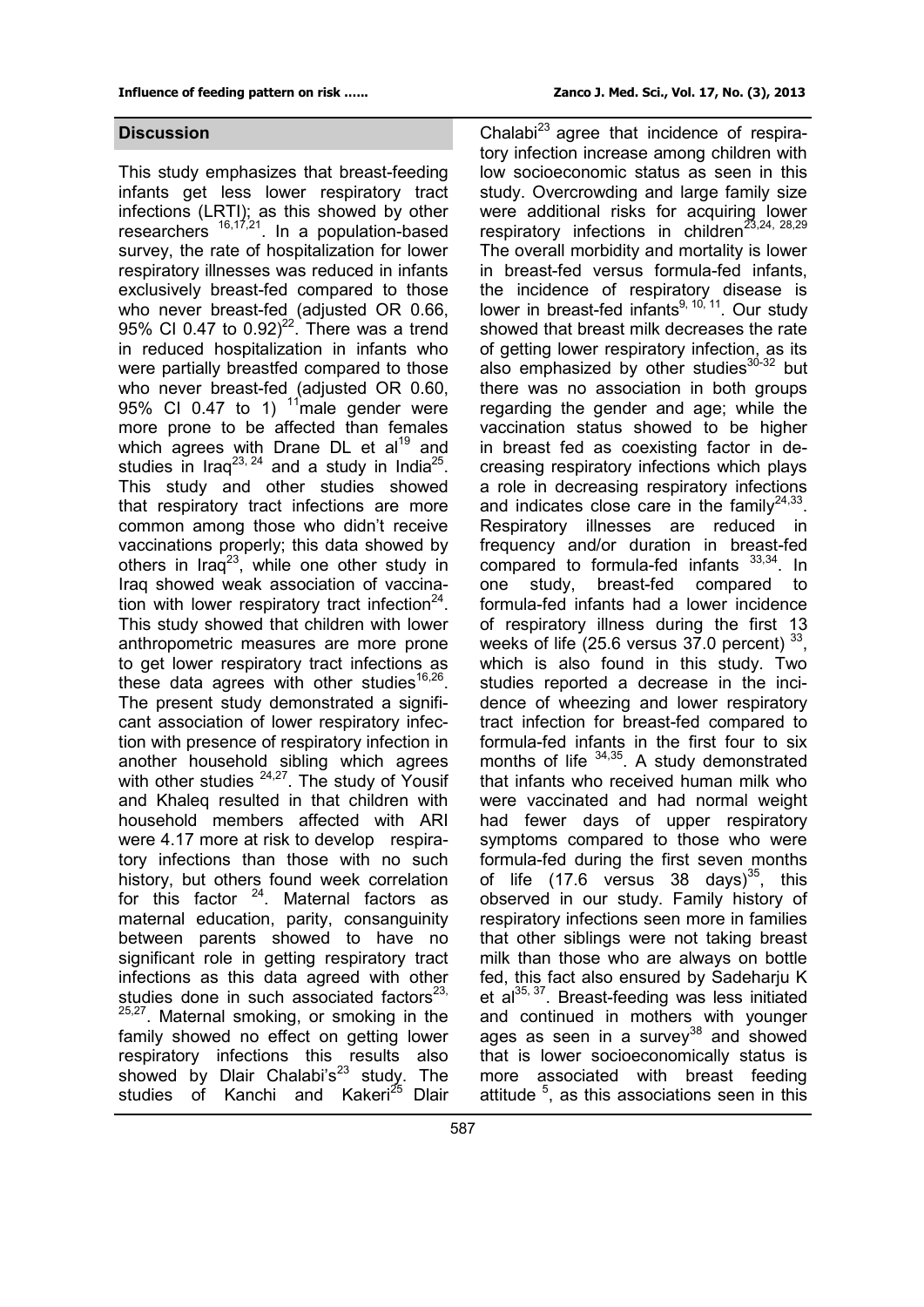study also. Maternal education has a role in starting breast milk as seen in this study compared to the survey which emphasize that Rates were lower in mothers who were not high school graduates and gets less attacks of respiratory infections and needs less hospitalizations<sup>38</sup>.

#### **References**

- 1. [Gartner LM,](http://www.ncbi.nlm.nih.gov/pubmed?term=Gartner%20LM%5BAuthor%5D&cauthor=true&cauthor_uid=15687461) Morton J, Lawrence RA, Naylor [AJ,](http://www.ncbi.nlm.nih.gov/pubmed?term=Naylor%20AJ%5BAuthor%5D&cauthor=true&cauthor_uid=15687461) [O'Hare D,](http://www.ncbi.nlm.nih.gov/pubmed?term=O) [Schanler RJ,](http://www.ncbi.nlm.nih.gov/pubmed?term=Schanler%20RJ%5BAuthor%5D&cauthor=true&cauthor_uid=15687461) [Eidelman AI.](http://www.ncbi.nlm.nih.gov/pubmed?term=Eidelman%20AI%5BAuthor%5D&cauthor=true&cauthor_uid=15687461) Breastfeeding and the use of human milk. [atrics 2005; 115:496.](file:///C:\Users\kansrs\Desktop\uptodate%2019.3\UpToDate\contents\mobipreview.htm)
- 2. Department of Health and Human Services, Office on Women's Health. Breastfeeding: HHS Blueprint for Action on Breastfeeding. US Department of Health and Human Services, Washington, DC, 2000.
- . American College of Obstetricians and<br>Gynecologists. Breastfeeding: maternal and Breastfeeding: maternal and infant aspects. ACOG Educational Bulletin 258, American College of Obstetricians and Gynecologists, Washington DC, 2000.
- 4. Chung M, Ip S, Yu W, Raman G, Trikalinos T, DeVine D, Lau J[. Interventions in primary care to](file:///C:\Users\kansrs\Desktop\uptodate%2019.3\UpToDate\contents\mobipreview.htm)  [promote breastfeeding: an evidence review for the](file:///C:\Users\kansrs\Desktop\uptodate%2019.3\UpToDate\contents\mobipreview.htm)  [U.S. Preventive Services Task Force. Ann Intern](file:///C:\Users\kansrs\Desktop\uptodate%2019.3\UpToDate\contents\mobipreview.htm)  [Med 2008; 149:565.](file:///C:\Users\kansrs\Desktop\uptodate%2019.3\UpToDate\contents\mobipreview.htm)
- 5. [Lönnerdal B. Biochemistry and physiological func](file:///C:\Users\kansrs\Desktop\uptodate%2019.3\UpToDate\contents\mobipreview.htm)[tion of human milk proteins. Am J ClinNutr 1985;](file:///C:\Users\kansrs\Desktop\uptodate%2019.3\UpToDate\contents\mobipreview.htm)  [42:1299.](file:///C:\Users\kansrs\Desktop\uptodate%2019.3\UpToDate\contents\mobipreview.htm)
- 6. [Hanson LA,](http://www.ncbi.nlm.nih.gov/pubmed?term=Hanson%20LA%5BAuthor%5D&cauthor=true&cauthor_uid=3880886) Ahlstedt S, Andersson B, Carlsson [B,](http://www.ncbi.nlm.nih.gov/pubmed?term=Carlsson%20B%5BAuthor%5D&cauthor=true&cauthor_uid=3880886) [Fällström SP,](http://www.ncbi.nlm.nih.gov/pubmed?term=F%C3%A4llstr%C3%B6m%20SP%5BAuthor%5D&cauthor=true&cauthor_uid=3880886) [Mellander L](http://www.ncbi.nlm.nih.gov/pubmed?term=Mellander%20L%5BAuthor%5D&cauthor=true&cauthor_uid=3880886) [et al. Protective fac](file:///C:\Users\kansrs\Desktop\uptodate%2019.3\UpToDate\contents\mobipreview.htm)[tors in milk and the development of the im](file:///C:\Users\kansrs\Desktop\uptodate%2019.3\UpToDate\contents\mobipreview.htm)[mune system. Pediatrics 1985; 75:172.](file:///C:\Users\kansrs\Desktop\uptodate%2019.3\UpToDate\contents\mobipreview.htm)
- 7. [Goldman AS,](file:///C:\Users\kansrs\Desktop\uptodate%2019.3\UpToDate\contents\mobipreview.htm) Chheda S, Keeney SE, Schmalstieg FC, [Schanler RJ.. Immunologic protection of the](file:///C:\Users\kansrs\Desktop\uptodate%2019.3\UpToDate\contents\mobipreview.htm)  [premature newborn by human milk. SeminPerinatol](file:///C:\Users\kansrs\Desktop\uptodate%2019.3\UpToDate\contents\mobipreview.htm)  [1994; 18:495.](file:///C:\Users\kansrs\Desktop\uptodate%2019.3\UpToDate\contents\mobipreview.htm)
- 8. [Goldman AS, Smith CW. Host resistance factors](file:///C:\Users\kansrs\Desktop\uptodate%2019.3\UpToDate\contents\mobipreview.htm)  [in human milk. J Pediatr 1973; 82:1082.](file:///C:\Users\kansrs\Desktop\uptodate%2019.3\UpToDate\contents\mobipreview.htm)
- 9. Leon-Cava N, Lutter C, Ross J, Martin L. Quantifying the benefits of breastfeeding: a summary of the evidence. Food and Nutrition Program, Pan American Health Organization, Washington, DC, 2002, p.1.
- 10. [Glass RI, Stoll BJ. The protective effect of human](file:///C:\Users\kansrs\Desktop\uptodate%2019.3\UpToDate\contents\mobipreview.htm)  [milk against diarrhea. A review of studies](file:///C:\Users\kansrs\Desktop\uptodate%2019.3\UpToDate\contents\mobipreview.htm)  [from Bangladesh. ActaPaediatrScandSuppl 1989;](file:///C:\Users\kansrs\Desktop\uptodate%2019.3\UpToDate\contents\mobipreview.htm)  [351:131.](file:///C:\Users\kansrs\Desktop\uptodate%2019.3\UpToDate\contents\mobipreview.htm)
- 11. [Popkin BM,](file:///C:\Users\kansrs\Desktop\uptodate%2019.3\UpToDate\contents\mobipreview.htm) Adair L, Akin JS, Black R, Briscoe J, Flieger W.Breast-[feeding and diarrheal](file:///C:\Users\kansrs\Desktop\uptodate%2019.3\UpToDate\contents\mobipreview.htm)  [morbidity. Pediatrics 1990; 86:874.](file:///C:\Users\kansrs\Desktop\uptodate%2019.3\UpToDate\contents\mobipreview.htm)
- 12. [Howie PW, Forsyth JS, Ogston SA, Clark](file:///C:\Users\kansrs\Desktop\uptodate%2019.3\UpToDate\contents\mobipreview.htm)  A, [Florey CD, et al. Protective effect of breast feed](file:///C:\Users\kansrs\Desktop\uptodate%2019.3\UpToDate\contents\mobipreview.htm)[ing against infection. BMJ 1990; 300:11.](file:///C:\Users\kansrs\Desktop\uptodate%2019.3\UpToDate\contents\mobipreview.htm)
- 13. [Quigley MA, Kelly YJ, Sacker A. Breastfeeding](file:///C:\Users\kansrs\Desktop\uptodate%2019.3\UpToDate\contents\mobipreview.htm)  [and hospitalization for diarrheal and respiratory](file:///C:\Users\kansrs\Desktop\uptodate%2019.3\UpToDate\contents\mobipreview.htm)  [infection in the United Kingdom Millennium](file:///C:\Users\kansrs\Desktop\uptodate%2019.3\UpToDate\contents\mobipreview.htm)

Cohort Study. Pediatrics 2007; 119:e837.

- 14. [Sadeharju K,](file:///C:\Users\kansrs\Desktop\uptodate%2019.3\UpToDate\contents\mobipreview.htm) Knip M, Virtanen SM, Savilahti E, Tauriainen S, [Koskela P,et al. Maternal](file:///C:\Users\kansrs\Desktop\uptodate%2019.3\UpToDate\contents\mobipreview.htm)  [antibodies in breast milk protect the child from en](file:///C:\Users\kansrs\Desktop\uptodate%2019.3\UpToDate\contents\mobipreview.htm)[terovirus infections. Pediatrics 2007; 119:941.](file:///C:\Users\kansrs\Desktop\uptodate%2019.3\UpToDate\contents\mobipreview.htm)
- 15. [Kovar MG, Serdula MK, Marks JS, Fraser DW.](file:///C:\Users\kansrs\Desktop\uptodate%2019.3\UpToDate\contents\mobipreview.htm)  [Review of the epidemiologic evidence for an as](file:///C:\Users\kansrs\Desktop\uptodate%2019.3\UpToDate\contents\mobipreview.htm)[sociation between infant feeding and infant health.](file:///C:\Users\kansrs\Desktop\uptodate%2019.3\UpToDate\contents\mobipreview.htm)  [Pediatrics 1984; 74:615.](file:///C:\Users\kansrs\Desktop\uptodate%2019.3\UpToDate\contents\mobipreview.htm)
- 16. Frank AL, Taber LH, [Glezen WP,](file:///C:\Users\kansrs\Desktop\uptodate%2019.3\UpToDate\contents\mobipreview.htm) Kasel GL, Wells CR, [Paredes A.. Breast](file:///C:\Users\kansrs\Desktop\uptodate%2019.3\UpToDate\contents\mobipreview.htm)-feeding and [respiratory virus infection. Pediatrics 1982; 70:239.](file:///C:\Users\kansrs\Desktop\uptodate%2019.3\UpToDate\contents\mobipreview.htm)
- [17](file:///C:\Users\kansrs\Desktop\uptodate%2019.3\UpToDate\contents\mobipreview.htm). [Wright AL,](http://www.ncbi.nlm.nih.gov/pubmed?term=Wright%20AL%5BAuthor%5D&cauthor=true&cauthor_uid=2508946) Holberg CJ, Martinez FD, Morgan [WJ,](http://www.ncbi.nlm.nih.gov/pubmed?term=Morgan%20WJ%5BAuthor%5D&cauthor=true&cauthor_uid=2508946) [Taussig LM.](http://www.ncbi.nlm.nih.gov/pubmed?term=Taussig%20LM%5BAuthor%5D&cauthor=true&cauthor_uid=2508946)[. Breast feeding and lower respi](file:///C:\Users\kansrs\Desktop\uptodate%2019.3\UpToDate\contents\mobipreview.htm)[ratory tract illness in the first year of life. Group](file:///C:\Users\kansrs\Desktop\uptodate%2019.3\UpToDate\contents\mobipreview.htm)  [Health Medical Associates. BMJ 1989; 299:946.](file:///C:\Users\kansrs\Desktop\uptodate%2019.3\UpToDate\contents\mobipreview.htm)
- 18. Organization program for the control of acute respiratory infections in children: case management in small hospitals in developing countries. Geneva: WHO/ARI/90.5,1990.
- 19. Hillerich R. Toward an assessable definition of literacy. The English Journal. Feb 1976; 65 (2). 10
- 20. Mua'alla G. Assessment of health related quality of diabetic adolescents 'type I diabetes'. Baghdad University. Nursing College. 2001. P 39 11
- 21. Li R, Rock VJ, Grummer-Strawn L. Changes in public attitudes toward breastfeeding in the United States, 1999–2003. J Am Diet Assoc. 2007;107:122–127[.](file:///C:\Users\kansrs\Desktop\uptodate%2019.3\UpToDate\contents\mobipreview.htm)
- 22. [Howie PW, Forsyth JS, Ogston SA, Clark](file:///C:\Users\kansrs\Desktop\uptodate%2019.3\UpToDate\contents\mobipreview.htm)  A, [Florey CD. Protective effect of breast feeding](file:///C:\Users\kansrs\Desktop\uptodate%2019.3\UpToDate\contents\mobipreview.htm)  [against infection. BMJ 1990; 300:11.](file:///C:\Users\kansrs\Desktop\uptodate%2019.3\UpToDate\contents\mobipreview.htm)
- 23. Dlair A.K. Chalabi. Socio-demographic characteristics of children with Acute Respiratory Tract Infections (ARI) in Rapareen Teaching Hospital;world family medicine journal,9;2011
- 24. Yousif T, Khaleq B. Epidemiology of ARI among children under five years old attending Tikrit General teaching Hospital. Middle East j family med. 2006; 14 (3).
- 25. Kanchi P., Kakeri M. ARI & some associated epidemiological factors in children of 0-5 years of age group. Bombay Hosp J 2005; 47(2).
- 26. [Reuland DS,](http://www.ncbi.nlm.nih.gov/pubmed?term=Reuland%20DS%5BAuthor%5D&cauthor=true&cauthor_uid=1960604) [Steinhoff MC,](http://www.ncbi.nlm.nih.gov/pubmed?term=Steinhoff%20MC%5BAuthor%5D&cauthor=true&cauthor_uid=1960604) [Gilman RH,](http://www.ncbi.nlm.nih.gov/pubmed?term=Gilman%20RH%5BAuthor%5D&cauthor=true&cauthor_uid=1960604) [Bara M,](http://www.ncbi.nlm.nih.gov/pubmed?term=Bara%20M%5BAuthor%5D&cauthor=true&cauthor_uid=1960604) [Olivares EG,](http://www.ncbi.nlm.nih.gov/pubmed?term=Olivares%20EG%5BAuthor%5D&cauthor=true&cauthor_uid=1960604) [Jabra A,](http://www.ncbi.nlm.nih.gov/pubmed?term=Jabra%20A%5BAuthor%5D&cauthor=true&cauthor_uid=1960604) et al. Prevalence and prediction of hypoxemia in children with respiratory infections in the Peruvian Andes. J Pediatr 1991; 119: 900-907.
- 27. Mohammed E, Muhe L, Geyid A, Asmelash T, Tesema T, DejenelA , et al. Prevalence of Acute Respiratory Bacterial pathogens in children in Gondar. Ethiop j Health dev. 2000 ;14(2): 191-97.
- 28. Saeed A, Bani I. Prevalence & correlates of acute respiratory infections in children less than 2 years of age. Saudi M J. 2000; 21(12): 1152-56.
- 29. [Duijts L, Jaddoe VW, Hofman A, Moll HA.](file:///C:\Users\kansrs\Desktop\uptodate%2019.3\UpToDate\contents\mobipreview.htm)  [Prolonged and exclusive breastfeeding reduces](file:///C:\Users\kansrs\Desktop\uptodate%2019.3\UpToDate\contents\mobipreview.htm)  [the risk of infectious diseases in infancy.](file:///C:\Users\kansrs\Desktop\uptodate%2019.3\UpToDate\contents\mobipreview.htm)  [Pediatrics 2010; 126:e18.](file:///C:\Users\kansrs\Desktop\uptodate%2019.3\UpToDate\contents\mobipreview.htm)
- 30. [Oddy WH,](http://www.ncbi.nlm.nih.gov/pubmed?term=Oddy%20WH%5BAuthor%5D&cauthor=true&cauthor_uid=12598384) [Sly PD,](http://www.ncbi.nlm.nih.gov/pubmed?term=Sly%20PD%5BAuthor%5D&cauthor=true&cauthor_uid=12598384) [de Klerk NH,](http://www.ncbi.nlm.nih.gov/pubmed?term=de%20Klerk%20NH%5BAuthor%5D&cauthor=true&cauthor_uid=12598384) [Landau LI,](http://www.ncbi.nlm.nih.gov/pubmed?term=Landau%20LI%5BAuthor%5D&cauthor=true&cauthor_uid=12598384) [Kendall GE,](http://www.ncbi.nlm.nih.gov/pubmed?term=Kendall%20GE%5BAuthor%5D&cauthor=true&cauthor_uid=12598384) [Holt PG,](http://www.ncbi.nlm.nih.gov/pubmed?term=Holt%20PG%5BAuthor%5D&cauthor=true&cauthor_uid=12598384) et al. Breast feeding and